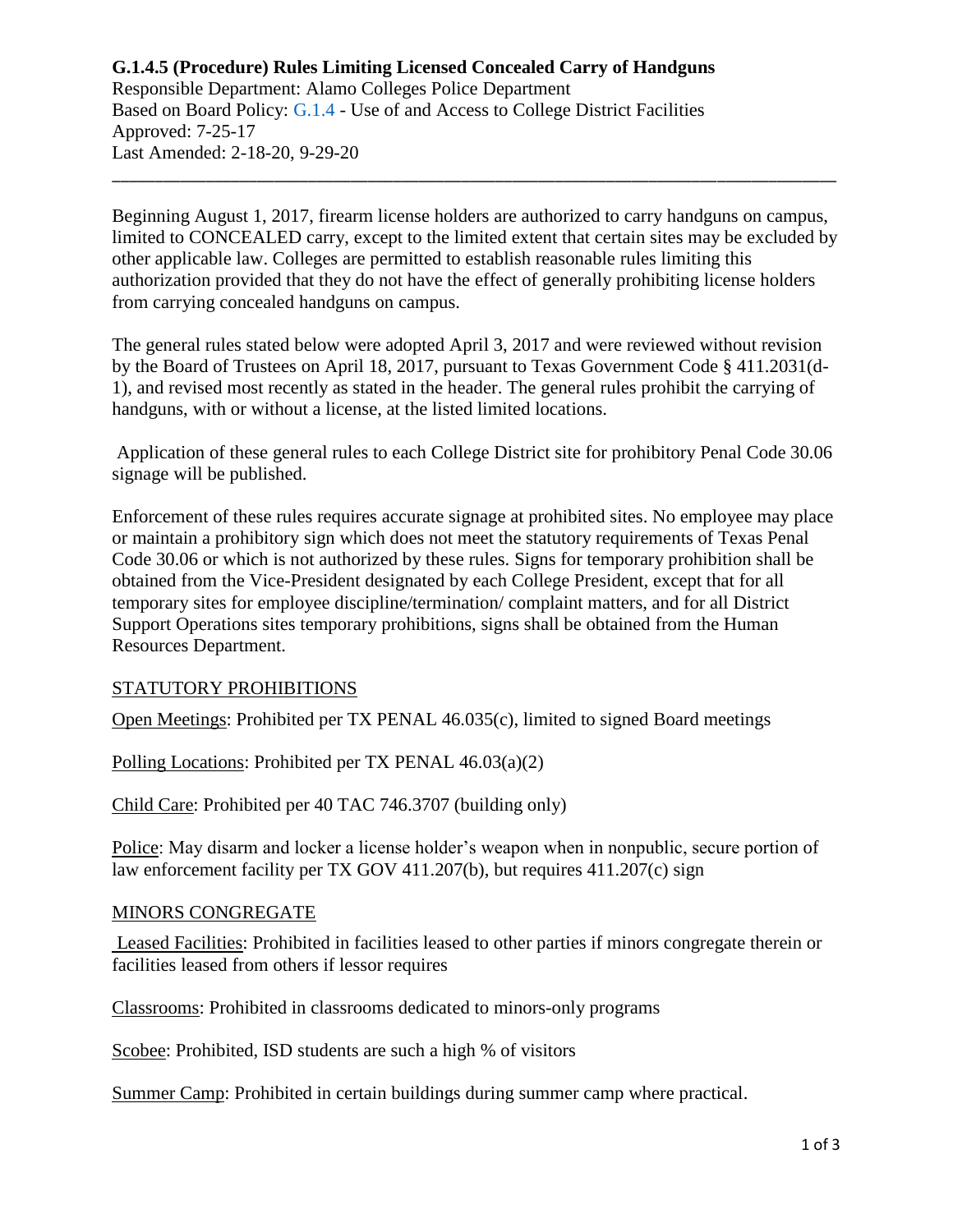#### **G.1.4.5 (Procedure) Rules Limiting Licensed Concealed Carry of Handguns**  Responsible Department: Alamo Colleges Police Department Based on Board Policy: [G.1.4](https://www.alamo.edu/siteassets/district/about-us/leadership/board-of-trustees/policies-pdfs/section-g/g.1.4-policy2.pdf) - Use of and Access to College District Facilities Approved: 7-25-17

Last Amended: 2-18-20, 9-29-20

## **HEALTH**

Chemicals and Compressed Gasses: Firearms are prohibited in all chemical and biological lab storage areas and preparation areas unless there is clear evidence of absence Protected Chemicals and Compressed Gasses. Non-laboratory-associated storage and instructional areas will be considered for a firearms prohibition to the extent that Protected Chemicals or Compressed Gasses are present. Department chairs may propose to Presidents certain course lab tasks involving significant aggregate concentrations of Protected Substances in the laboratory itself which justify a prohibition.

\_\_\_\_\_\_\_\_\_\_\_\_\_\_\_\_\_\_\_\_\_\_\_\_\_\_\_\_\_\_\_\_\_\_\_\_\_\_\_\_\_\_\_\_\_\_\_\_\_\_\_\_\_\_\_\_\_\_\_\_\_\_\_\_\_\_\_\_\_\_\_\_\_\_\_\_\_\_\_\_\_\_\_\_\_

"Protected Chemicals" are those with NFPA 704 ratings of 3-4 re Flammability, Health or Instability (excluding natural gas lines unless proximate to oxygen and refrigerants within system), or any Special Hazard rating., "Compressed Gases" are defined as all containers of compressed gasses, excluding portable fire extinguishers, aerosol propellants, other small containers and refrigerants within a cooling system. Presence of Protected Chemicals or Compressed Gasses lead to consideration of firearm prohibition.

### Mental Health Counseling: Prohibited

## LOCKERS / ATHLETICS

Testing Areas: Prohibited from those testing areas which require that personal effects be removed and placed in lockers

Athletic Facilities: Prohibited to both participants and spectators

No Gun Lockers will be provided and guns storage is prohibited in College District lockers, license holders must store in locked vehicles if carrying and intending to enter prohibited areas

### RESIDENTIAL

Dormitories: License holders may not carry in shared space of residential suites with shared living space, and all resident license holders must supply and use gun lockers for any firearm when not lawfully carried on or about their person

## DISCIPLINE / SANCTIONS MEETINGS, GRIEVANCE / COMPLAINT / MEDIATION SESSIONS and RELATED APPEAL HEARINGS

Prohibited re both employee discipline and termination meetings and student sanction meetings, as well as all types of student and employee complaint hearings, such as: grievance hearings, employee complaint hearings, mediation sessions and related appeal hearings.